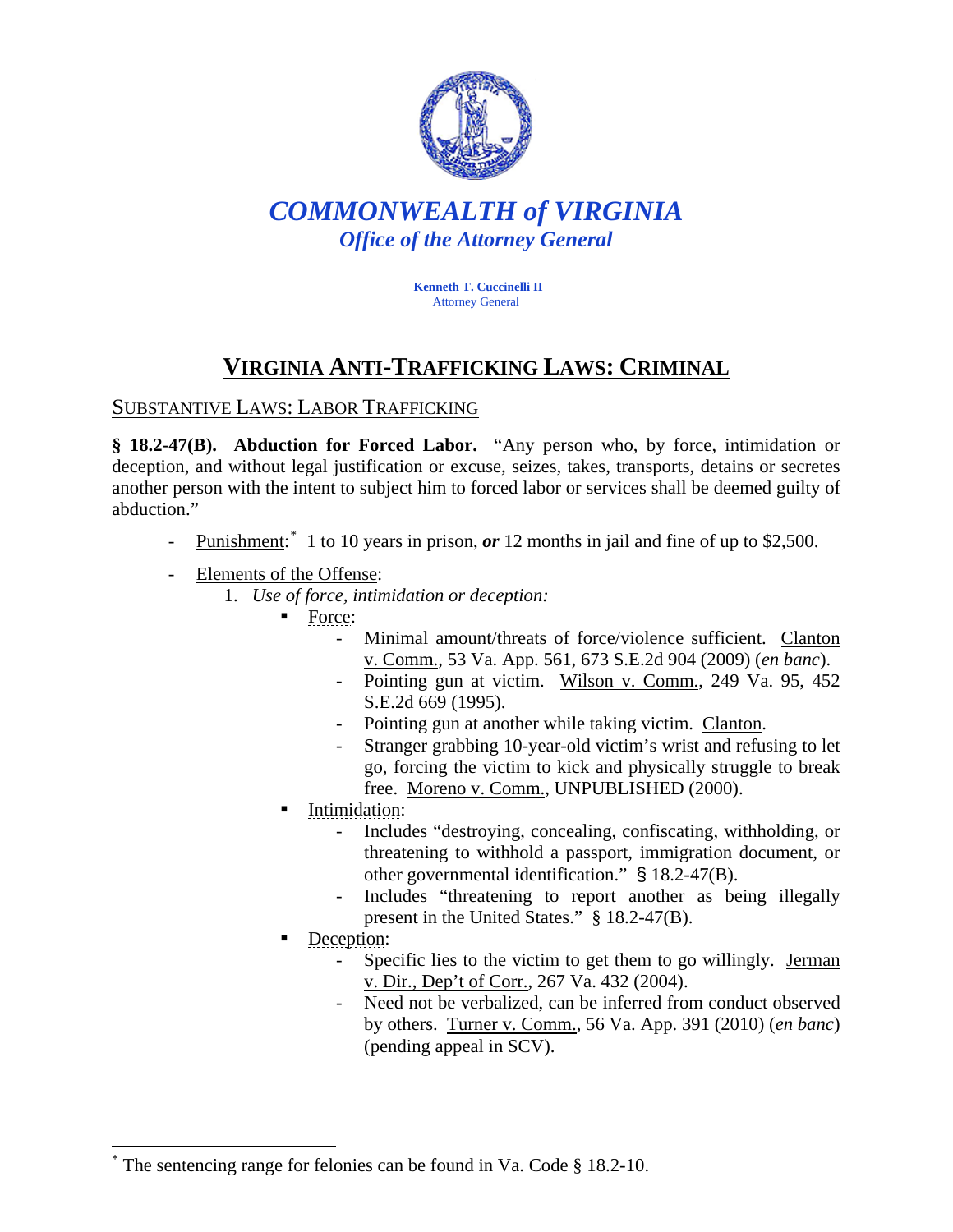

- 2. *Seizes, takes, transports, detains or secretes another:* Also known as the "Asportation/Detention Element."
	- The slightest asportation or detention will suffice.
- 3. *Without legal justification or excuse:* Without "[a] lawful or sufficient reason for one's acts or omissions." Taylor v. Comm., 260 Va. 683, 690, 537 S.E.2d 592 (2000).
	- Justification/necessity defense.
	- Biological parent of child victim does not qualify. Taylor.
	- Victims trespassing on defendant's property, and defendant holding them at gunpoint until police arrive, does not qualify. Hitchcock v. Comm., UNPUBLISHED (1998).
- 4. *Intent to subject him to forced labor or services:*
	- Without a direct admission, must rely on circumstantial evidence of intent, and the defendant's acts, conduct, and statements may be considered to discern his state of mind. Long v. Comm., 8 Va. App. 194, 379 S.E.2d 473 (1989).
	- " "Forced labor or services" undefined in the Va. Code courts will rely on the plain and ordinary meaning of the words. (Common sense).
		- Forced: Enforced or compulsory.
		- Labor or Services: Work.

**§ 18.2-59. Extortion. "**Any person who (i) threatens injury to the character, person, or property of another person, (ii) accuses him of any offense, (iii) threatens to report him as being illegally present in the United States, or (iv) knowingly destroys, conceals, removes, confiscates, withholds or threatens to withhold, or possesses any actual or purported passport or other immigration document, or any other actual or purported government identification document, of another person, and thereby extorts money, property, or pecuniary benefit or any note, bond, or other evidence of debt from him or any other person, is guilty of a Class 5 felony."

- Punishment: 1 to 10 years in prison, *or* 12 months in jail and fine of up to \$2,500.
- Elements of Offense:
	- 1. *Extorts money, property or pecuniary benefit by*
	- 2. *(a) Threatening injury to character, person or property, or (b) threatening to report him as illegal, or (c) knowingly destroys, withholds, etc. travel or immigration documents of the victim.*
- Defining Threat: "[C]ommunication relaying an intention to injure another's person or property which, taken in context, reasonably causes the listener to believe that the speaker will carry out his intention." DiMaio v. Comm., 46 Va. App. 755, 621 S.E.2d 696 (2005)**.** 
	- Evaluated in light of all of the circumstances under which the statement was made.
	- No need to be direct; veiled threats implying harm sufficient.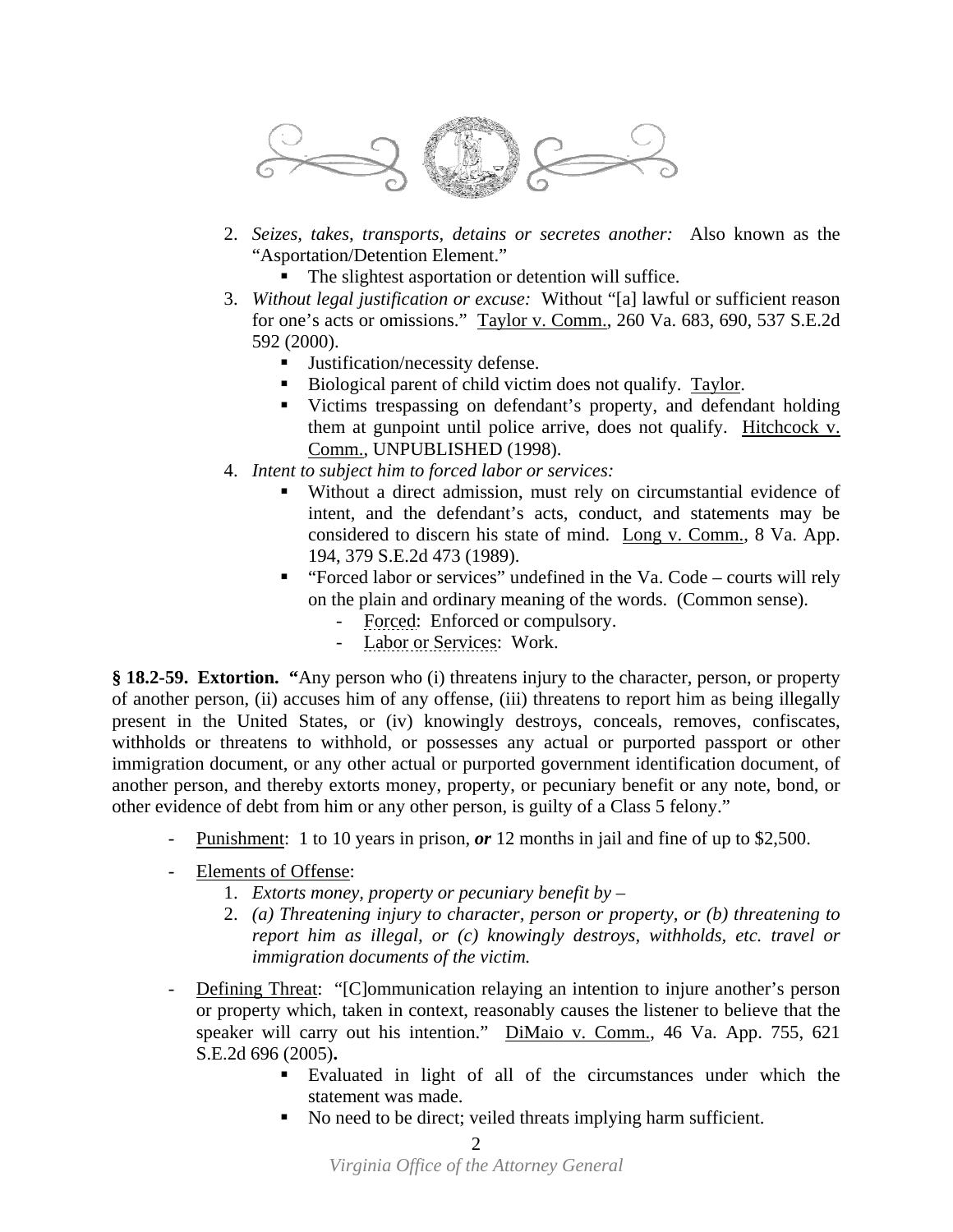

**§ 18.2-356. Receiving money for procuring person.** *(Effective July 1, 2011)* "Any person who receives any money or other valuable thing for or on account of . . . (ii) causing any person to engage in forced labor or services . . . shall be guilty of a Class 4 felony."

- Punishment: 2 to 10 years in prison, plus of fine of up to \$100,000.
- Elements of the Offense:
	- 1. *Receipt of money or other valuable thing:*
		- Any money or thing of value, no matter what the amount, received by the defendant.
	- 2. *For or on account of:* Knowledge element.
		- Must prove defendant knew money he received was for illegal activity. Collins v. Comm., 226 Va. 223, 307 S.E.2d 884 (1983).
	- 3. *Causing any person:* 
		- Cause: To be the cause of; bring about.
		- Must be another person. Stewart v. Comm., 225 Va. 473, 303 S.E.2d 877 (1983).
	- 4. *To engage in forced labor or services:*
		- "Forced labor or services" undefined in the Va. Code courts will rely on the plain and ordinary meaning of the words. (Common sense)
			- Forced: Enforced or compulsory.
			- Labor or Services: Work.

### SUBSTANTIVE LAWS: SEX TRAFFICKING

**§ 18.2-48. Abduction.** *(Effective July 1, 2011)* "Abduction . . . (ii) of any person with intent to defile such person, (iii) of any child under sixteen years of age for the purpose of concubinage or prostitution, (iv) of any person for the purpose of prostitution, or (v) of any minor for the purpose of manufacturing child pornography shall be punishable as a Class 2 felony."

- Punishment: 20 years to life in prison, and a fine up to \$100,000.
- Elements of Offense: Enhanced penalty for abduction (§ 18.2-47(A)) done with one of the stated purposes; elements are the same as those for general abduction statute.
	- 1. *Use of force, intimidation or deception:*
		- Force:
			- Minimal amount/threats of force/violence sufficient. Clanton.
			- Pointing gun at victim. Wilson.
			- Pointing gun at another while taking victim. Clanton.
			- Stranger grabbing 10-year-old's wrist and refusing to let go, forcing the victim to kick and physically struggle to break free. Moreno.
		- Intimidation: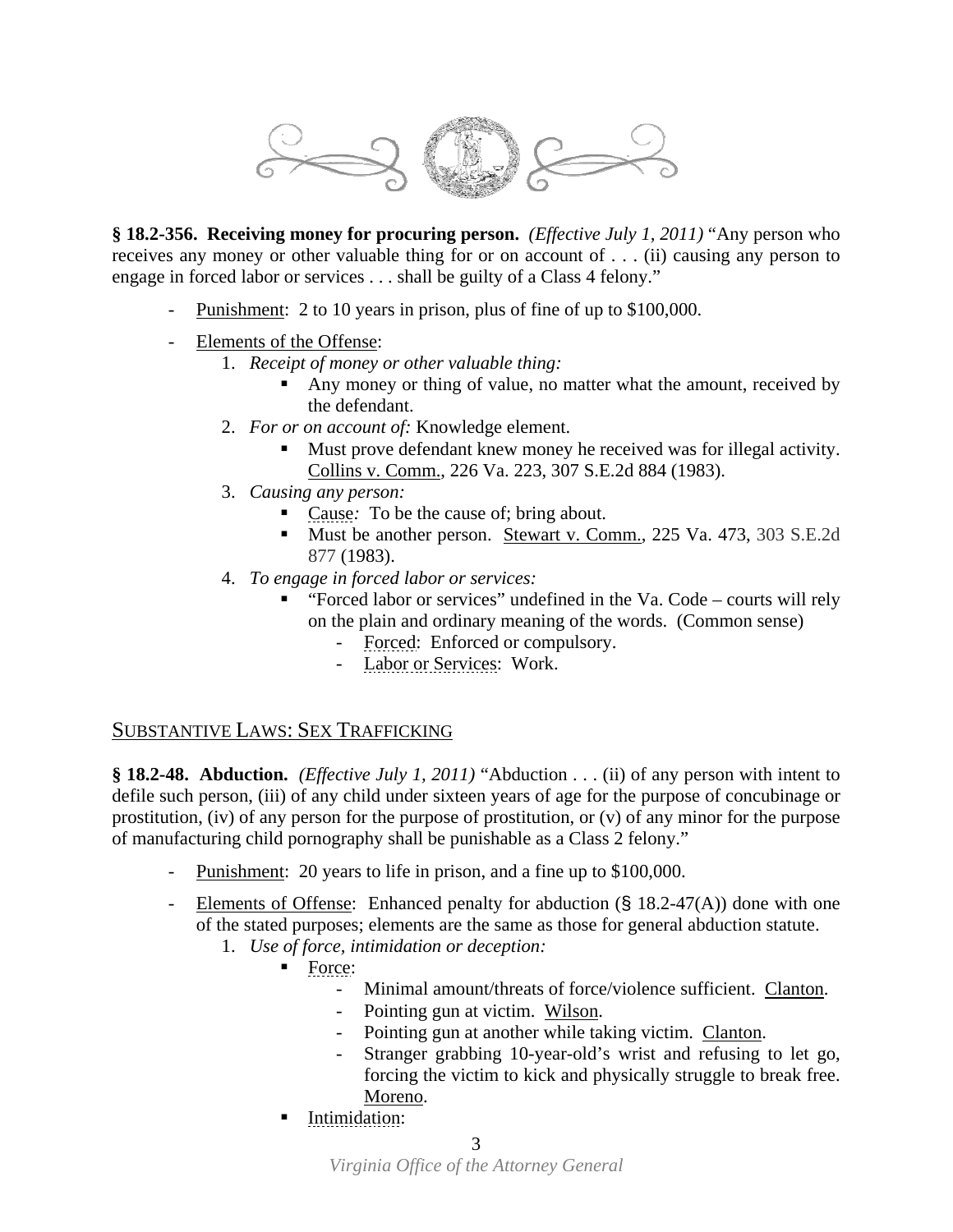

- Includes "destroying, concealing, confiscating, withholding, or threatening to withhold a passport, immigration document, or other governmental identification." § 18.2-47(B).
- Includes "threatening to report another as being illegally present in the United States." § 18.2-47(B).
- Deception:
	- Specific lies to the victim to get them to go willingly. Jerman.
	- Need not be verbalized, can be inferred from conduct observed by others. Turner.
- 2. *Seizes, takes, transports, detains or secretes another:* Also known as the "Asportation/Detention Element."
	- The slightest asportation or detention will suffice.
- 3. *Without legal justification or excuse:* Without "[a] lawful or sufficient reason for one's acts or omissions." Taylor.
	- Justification/necessity defense.
	- Biological parent of child victim does not qualify. Taylor.
	- Victims trespassing on defendant's property, and defendant holding them at gunpoint until police arrive, does not qualify. Hitchcock.
- 4. *With the intent to . . ./For the purpose of . . .* 
	- **•** Defile: Synonymous with "sexually molest." Crawford.
		- Can be useful in gang abductions, where victims sexually assaulted before placing them into prostitution.
	- Child under 16 for Concubinage/Prostitution
		- Concubinage is treating one as a secondary wife or mistress.
		- Conviction under this provision places the defendant on the sex offender registry.
	- **Adult Prostitution**
	- Child Under 18 for Manufacture of Child Pornography

**§ 18.2-346(B). Solicitation of prostitution.** Prohibits offering money or its equivalent to another for the purpose of engaging in sexual acts and "thereafter does any substantial act in furtherance thereof."

- Punishment: Class 1 misdemeanor; Up to 12 months in jail.

**§ 18.2-347. Keeping, residing in or frequenting a bawdy place (brothel).** Prohibits "keep[ing]" "any bawdy place." Also punishes one who frequents such a place "with an immoral purpose."

- Punishment: Class 1 misdemeanor; Up to 12 months in jail.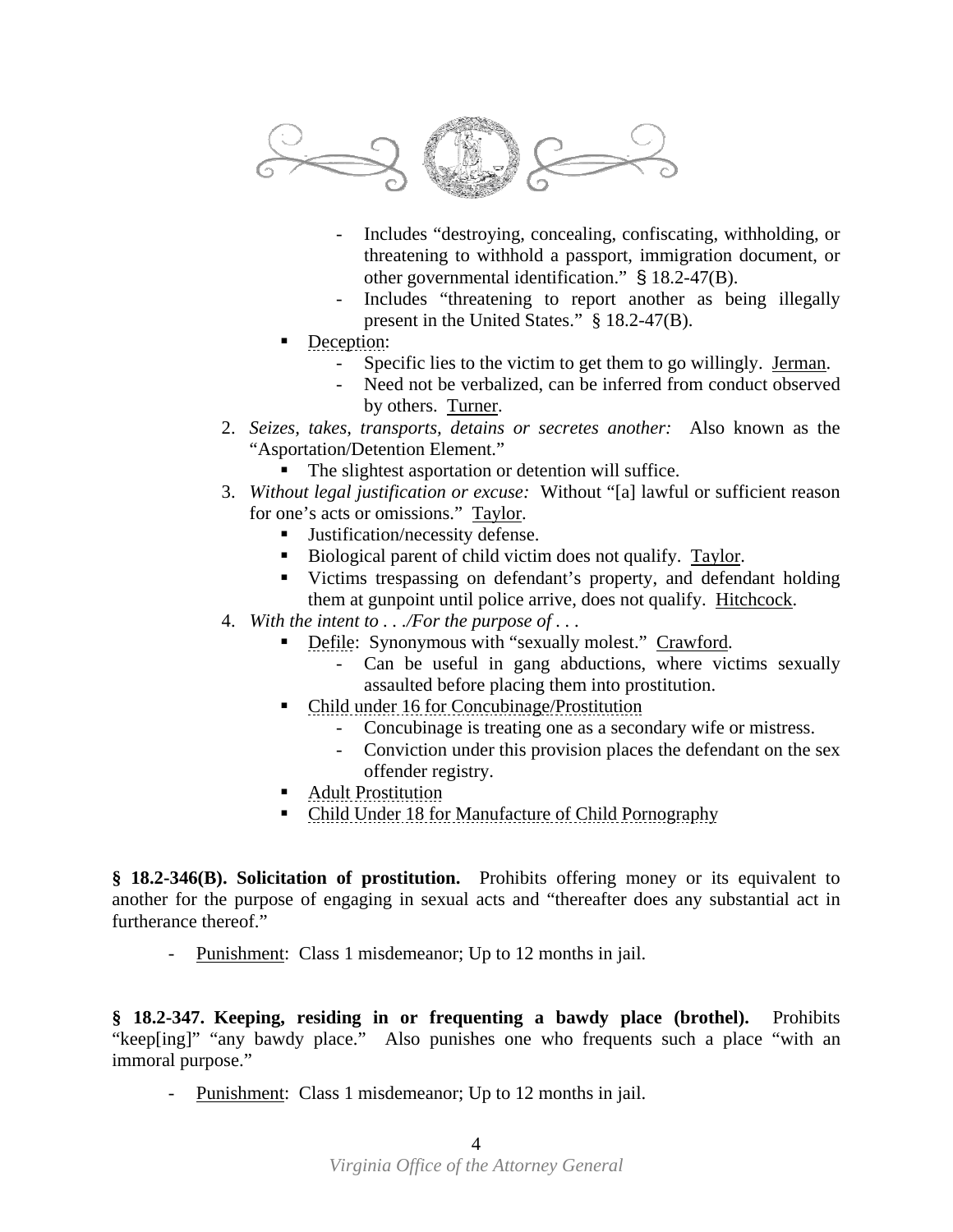

- Elements of Offense:

- "Bawdy place" is any place, whether inside a building or not, used for prostitution. § 18.2-347.
	- Motel parking lot. Harrison v. City of Norfolk, 16 Va. App. 572, 431 S.E.2d 658 (1993).
- Each day in operation is a separate offense.
- Can use general reputation of place as proof it is used for prostitution.

**§ 18.2-348. Aiding prostitution.** Makes it unlawful for any person or "employee" of "any firm, association or corporation, with knowledge of, or good reason to believe, the immoral purpose of such visit," either (1) "to take or transport . . . or offer to take or transport . . . any person to a place . . . used or to be used for the purpose of . . . prostitution" or (2) to "procure or assist in procuring for the purpose of illicit sexual intercourse" or (3) "to give any information or direction to any person" "with intent to enable such person to commit an act of prostitution."

- Punishment: Class 1 misdemeanor; Up to 12 months in jail.
- Elements of Offense:
	- *Substantial act in furtherance of prostitution*. Fine v. Comm., 31 Va. App. 636, 525 S.E.2d 69 (2000) (discussion of money not enough).
		- Comes from the language of the solicitation of prostitution statute.
	- *Procure* means to take care of, bring about, obtain: achieve. Bakran v. Comm., 57 Va. App. 197, 700 S.E.2d 471 (2010) (on appeal to SCV).
	- *Transportation* can be by foot or any vehicle.

**§ 18.2-349. Using vehicles to promote prostitution.** Prohibits "any owner or chauffeur of any vehicle, with knowledge or reason to believe the same is to be used for such purpose, to use the same or to allow the same to be used for the purpose of prostitution or unlawful sexual intercourse, or to aid or promote such prostitution or unlawful sexual intercourse by the use of any such vehicle."

- Punishment: Class 1 misdemeanor; Up to 12 months in jail.
- Elements of Offense:
	- *Substantial act in furtherance of prostitution*. Fine (discussion of money not enough).
		- Comes from the language of the solicitation of prostitution statute.
	- Owner or chauffeur: One using a vehicle owned by another does not fall under this section.
		- Allowing another to use vehicle, knowing it will be used for the purpose of aiding or promoting prostitution.
	- Covers traffickers using their vehicle to drive victims to the "Johns."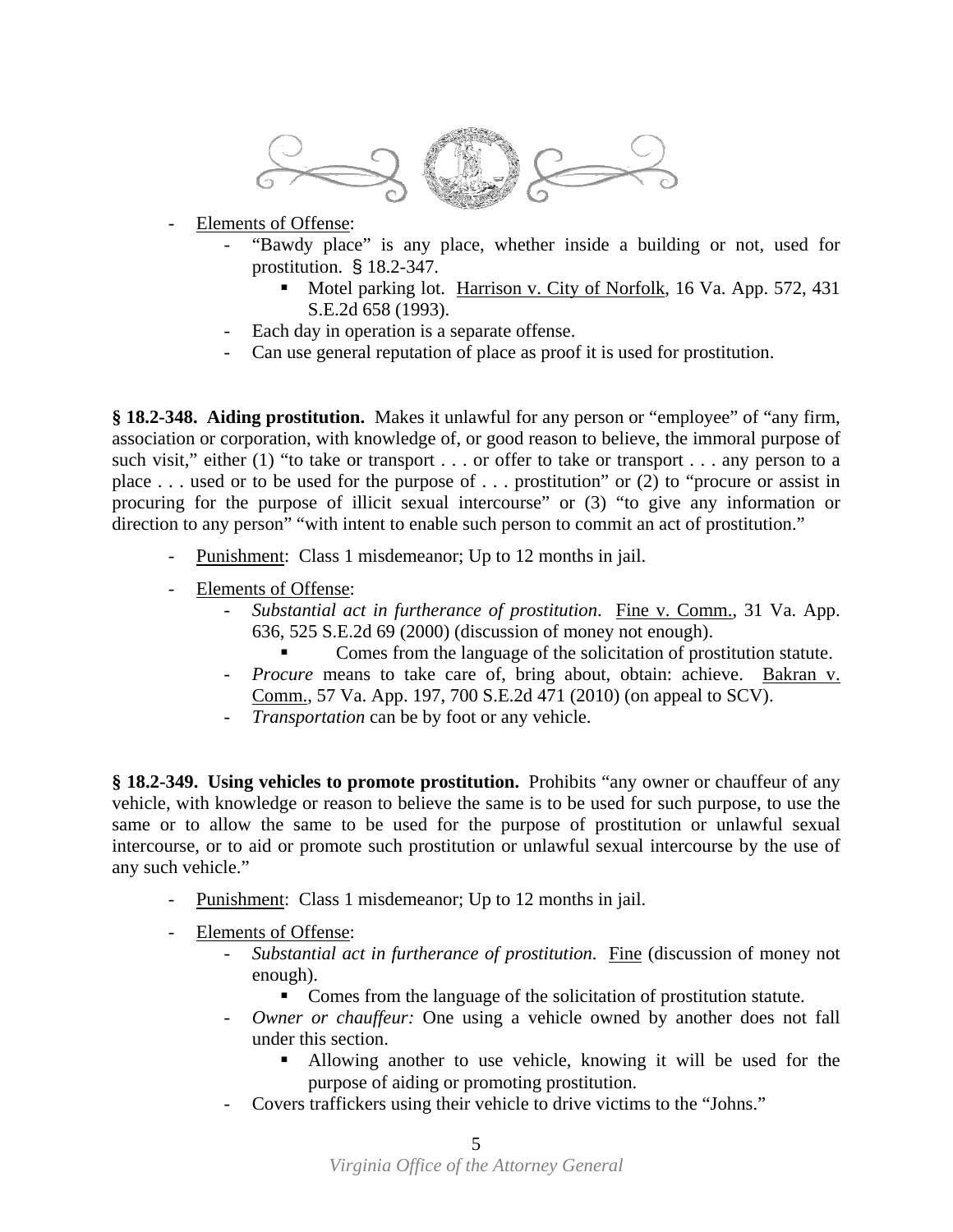

**§ 18.2-355. Taking person for prostitution, or consenting thereto**. Prohibits (1) any person who "for purposes of prostitution or unlawful sexual intercourse" "takes any person into, or persuades, encourages or causes any person to enter, a bawdy place, or takes or causes such person to be taken to any place against his or her will for such purposes;" or (3) being parent or guardian "consents" to a person "being taken or detained by any person for the purpose of prostitution or unlawful sexual intercourse."

- Punishment: 2 to 10 years in prison, plus of fine of up to \$100,000.
- Elements of the Offense:
	- 1. *For purpose of prostitution or unlawful sexual intercourse.*
	- 2. *(a) Takes victim into brothel, or (b) persuades, encourages or causes victim to enter brothel, or (c) causes another to take the victim there against the victim's will, or (d) if the parent, consents to such.*

**§ 18.2-356. Receiving money for procuring person.** "Any person who receives any money or other valuable thing for or on account of (i) procuring for or placing in a house of prostitution or elsewhere any person for the purpose of causing such person to engage in unlawful sexual intercourse or any act in violation of Section 18.2-361 . . . shall be guilty of a Class 4 felony."

- Punishment: 2 to 10 years in prison, plus of fine of up to \$100,000.
- Elements of the Offense:
	- 1. *Receipt of money or other valuable thing:*
		- Any money or thing of value, no matter what the amount, received by the defendant.
	- 2. *For or on account of:* Knowledge element.
		- Must prove defendant knew money was for illegal activity. Collins.
	- 3. *Procuring for or placing in a house of prostitution:* 
		- **Procure** means to take care of, bring about, obtain: achieve. Bakran.
	- 4. *For the purpose of causing victim to engage in unlawful sexual intercourse.*
- A bellman in a hotel given \$10 by a guest to procure for him a prostitute, and does so, guilty. Edwards v. Comm., 218 Va. 994, 243 S.E.2d 834 (1978).

**§ 18.2-357. Receiving money from earnings of prostitute.** Prohibits knowing receipt of any money or other valuable thing "from the earnings of any male or female engaged in prostitution, except for a consideration deemed good and valuable in law."

- Punishment: 2 to 10 years in prison, plus of fine of up to \$100,000.
- Elements of the Offense:
	- 1. *Receipt of money or other valuable thing:*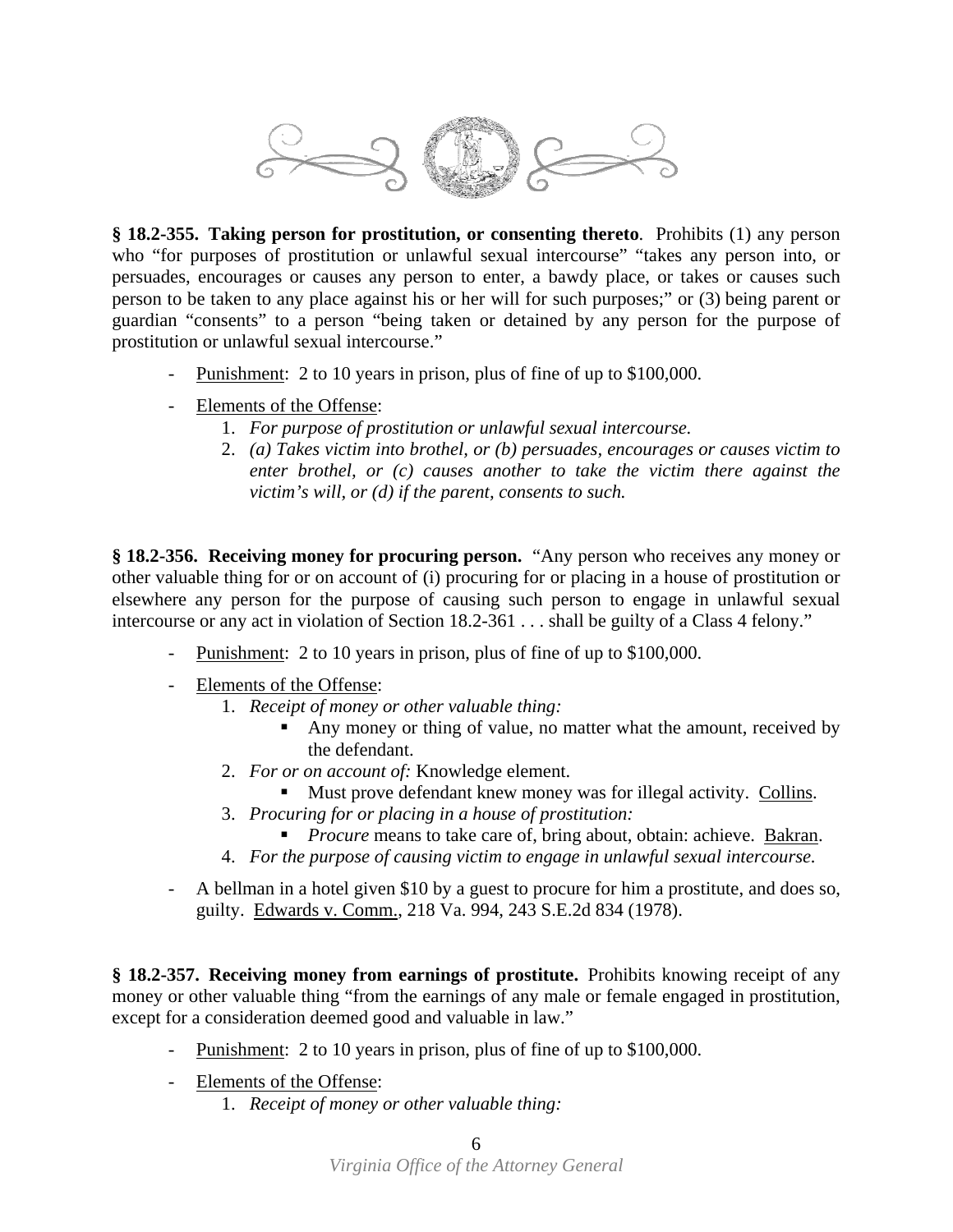

- Any money or thing of value, no matter what the amount, received by the defendant.
- 2. *Knowledge* that money received was from earnings of prostitution.
- *Good and valuable consideration* is an *affirmative defense*; defendant must come forward with some evidence of consideration. Tart v. Comm., 52 Va. App. 272, (2008).
	- Food, lodging and transportation not lawful consideration, as these items furthered prostitution. Tart.
	- Illicit drugs and alcohol (given to minor) not lawful consideration. Tart.

**§ 18.2-374.1. Production of child pornography**. Prohibits one who (1) "accosts, entices or solicits" a minor "with intent to induce or force such person to perform in or be a subject of child pornography," or (2) "produces or makes or attempts or prepares to produce or make child pornography," or (3) "knowingly . . . participates in the . . . production of child pornography by any means," or (4) "knowingly finances or attempts or prepares to finance child pornography."

- Punishment:
	- Victim under  $15 5$  to 30 years in prison.
	- Victim 15 to  $17 1$  to 20 years in prison.
		- Defendant 7 years older than victim 3 to 30 years in prison.
- Elements of the Offense:
	- *Child pornography:* Sexually explicit visual material which utilizes or has as a subject an identifiable minor.
	- *Identifiable minor*: Person who was a minor at the time the visual depiction was created, adapted, or modified and who is recognizable as an actual person.

**§ 18.2-370(B). Taking indecent liberties with children: Sexually Explicit Visual Material**. Any adult who, "with lascivious intent, knowingly and intentionally receives money, property, or any other remuneration" either (1) "for allowing, encouraging, or enticing" any minor "to perform in or be a subject of sexually explicit visual material" or (2) "who knowingly encourages such person to perform in or be a subject of sexually explicit material" is guilty of a Class 5 felony.

- Punishment: 1 to 10 years in prison, *or* 12 months in jail and fine of up to \$2,500.
- Elements of Offense:
	- *Lascivious intent :*
	- *Knowing and intentional*
	- *Receipt of money or property or anything of value*.
	- *(1) Allowing, encouraging, or enticing or (2) knowingly encouraging a minor to perform in or be a subject of sexually explicit material.*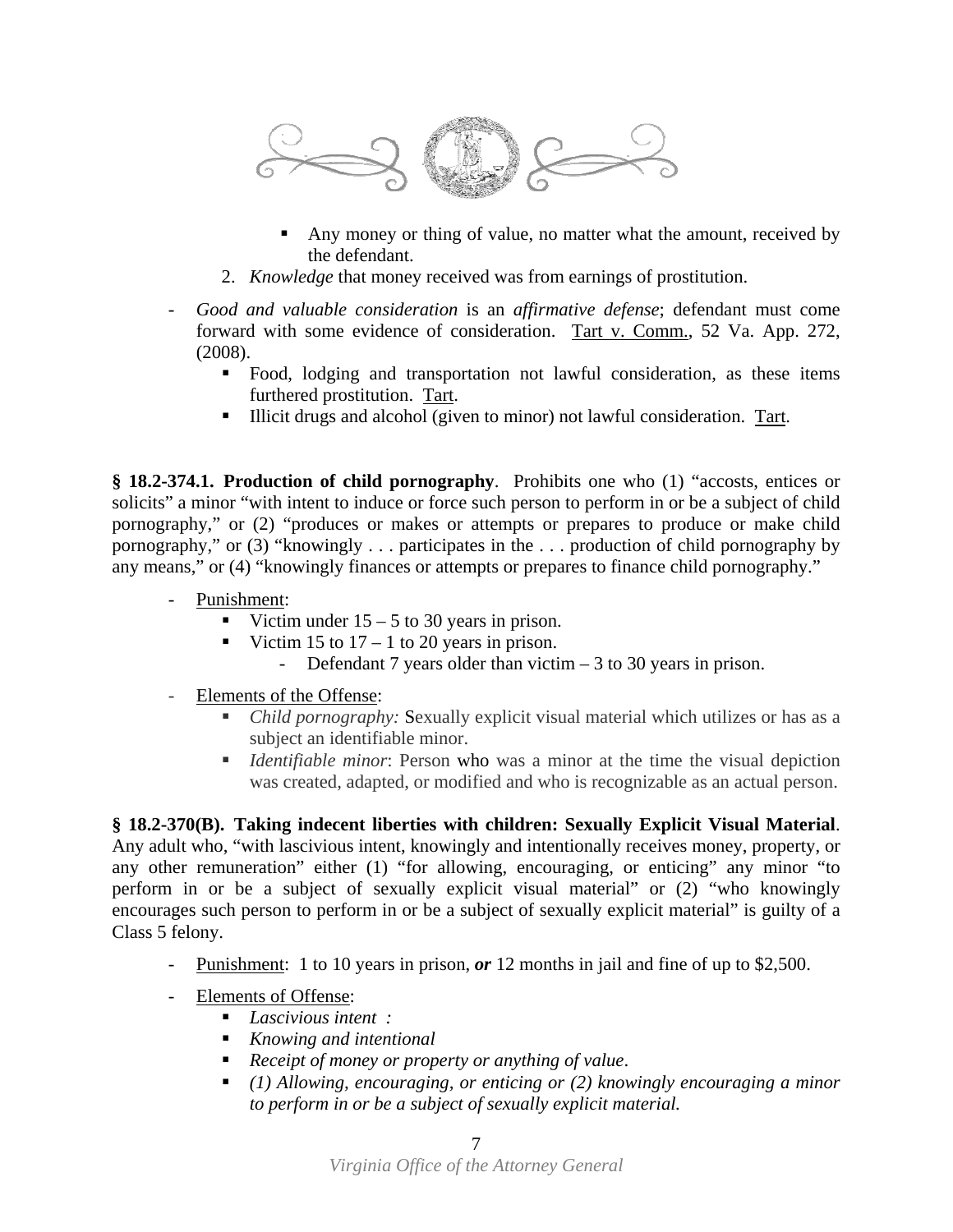

**Completed Sex Offenses:** *Can be useful in prosecuting either traffickers or "Johns," depending on the circumstances and the age of the trafficking victim. Must be able to show defendant either knew or should have known the victim's age.*

**§ 18.2-61. Rape.** Prohibits sexual intercourse with a victim accomplished "(i) against the complaining witness's will, by force, threat or intimidation of or against the complaining witness or another person; or  $\dots$  (iii) with a child under age 13 as the victim."

**§ 18.2-63. Carnal knowledge of child between thirteen and fifteen years of age.**  Prohibits "carnal knowledge," "without the use of force," of "a child thirteen years of age or older but under fifteen years of age." "[C]arnal knowledge includes the acts of sexual intercourse, cunnilingus, fellatio, anilingus, anal intercourse, and animate and inanimate object sexual penetration."

**§ 18.2-67.1. Forcible sodomy.** Prohibits engaging in "cunnilingus, fellatio, anilingus, or anal intercourse" with a victim or "caus[ing]" a victim "to engage in such acts with any other person," and either (1) the victim is "less than 13 years of age," or (2) "the act is accomplished against the will" of the victim "by force, threat or intimidation of or against the [victim] or another person."

- Effective in prosecuting traffickers who *cause* a victim to engage in the enumerated sex acts *with any other person* and the act is accomplished by force, threat or intimidation of or against the victim *or another person.*

**§ 18.2-67.2. Object sexual penetration.** Prohibits "penetrate[ing] . . . the labia majora or anus" of a victim or "caus[ing]" a victim "to so penetrate his or her own body with an object" or "caus[ing]" a victim "to engage in such acts with any other person" and either (1) the victim is "less than 13 years of age," or (2) "the act is accomplished against the will" of the victim "by force, threat or intimidation of or against the [victim] or another person."

- Effective in prosecuting traffickers who *cause* a victim to engage in the enumerated sex acts *with any other person* and the act is accomplished by force, threat or intimidation of or against the victim *or another person.*

**§ 18.2-67.4. Sexual Battery.** Prohibits "sexual[] abuse" of a victim against the will of the victim, by force, threat, intimidation, or ruse.

- Under § 18.2-67.10, sexual abuse defined as intentional touching of victim's intimate parts (even above the clothing), forcing the victim to touch their intimate parts or those of another (even above the clothing), or causing or assisting a victim under 13 to touch their own intimate parts or those of another (even above the clothing). Such touching must be done with the defendant's intent to sexually molest, arouse or gratify any person.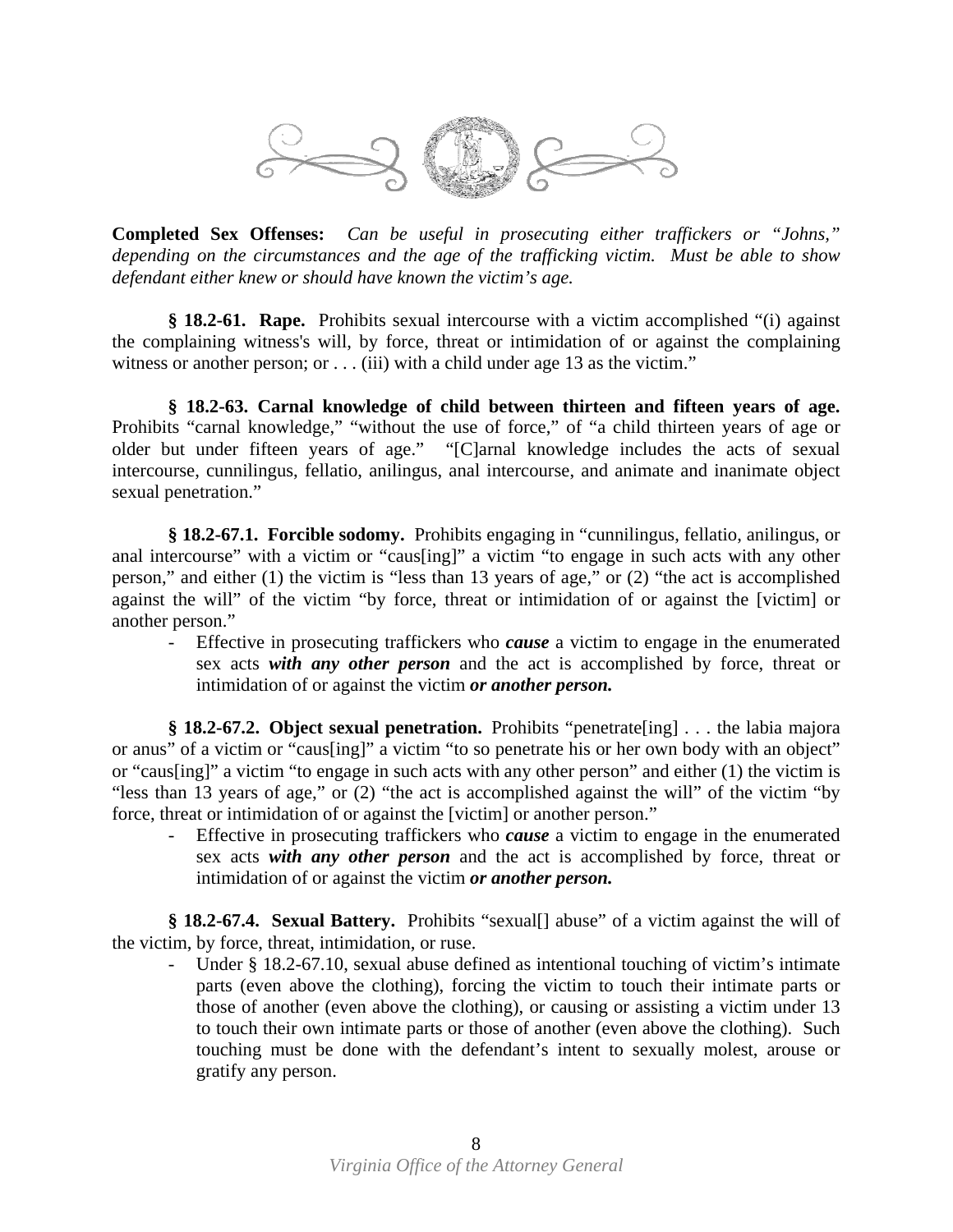

**§ 18.2-67.3. Aggravated sexual battery**. Enhanced penalty when either (1) the victim is "less than 13 years of age" or (2) the act is accomplished "against the will of the complaining witness by force, threat or intimidation," and either (a) the victim is "at least 13 but less than 15 years of age," or (b) the "accused causes serious bodily or mental injury to the complaining witness," or (c) the "accused uses or threatens to use a dangerous weapon."

**§ 18.2-67.4:2. Sexual abuse of a child under 15 years of age.** Prohibits sexual abuse, with lascivious intent, of a victim 13 years of age or older but under 15 years of age.

**§ 18.2-370(A). Taking indecent liberties with children**. Prohibits adult who "with lascivious intent, knowingly and intentionally commits" "with any child under . . . 15 years" an act to either (1) "expose his or her sexual or genital parts to any child . . . or propose that any such child expose his or her sexual or genital parts to such person," or (3) "propose that any such child feel or fondle the sexual or genital parts of such person or propose that such person feel or fondle the sexual or genital parts of any such child," or (4) "propose" performance of a sexual act, or (5) "entice, allure, persuade, or invite any such child to enter any vehicle, room, house, or other place, for any of the purposes set forth above."

**§ 18.2-371. Contributing to the delinquency of a minor.** Prohibits adult who "(i) willfully contributes to, encourages, or causes any act, omission, or condition which renders a child delinquent, in need of services, in need of supervision, or abused or neglected," or "(ii) engages in consensual sexual intercourse with a child 15 or older.